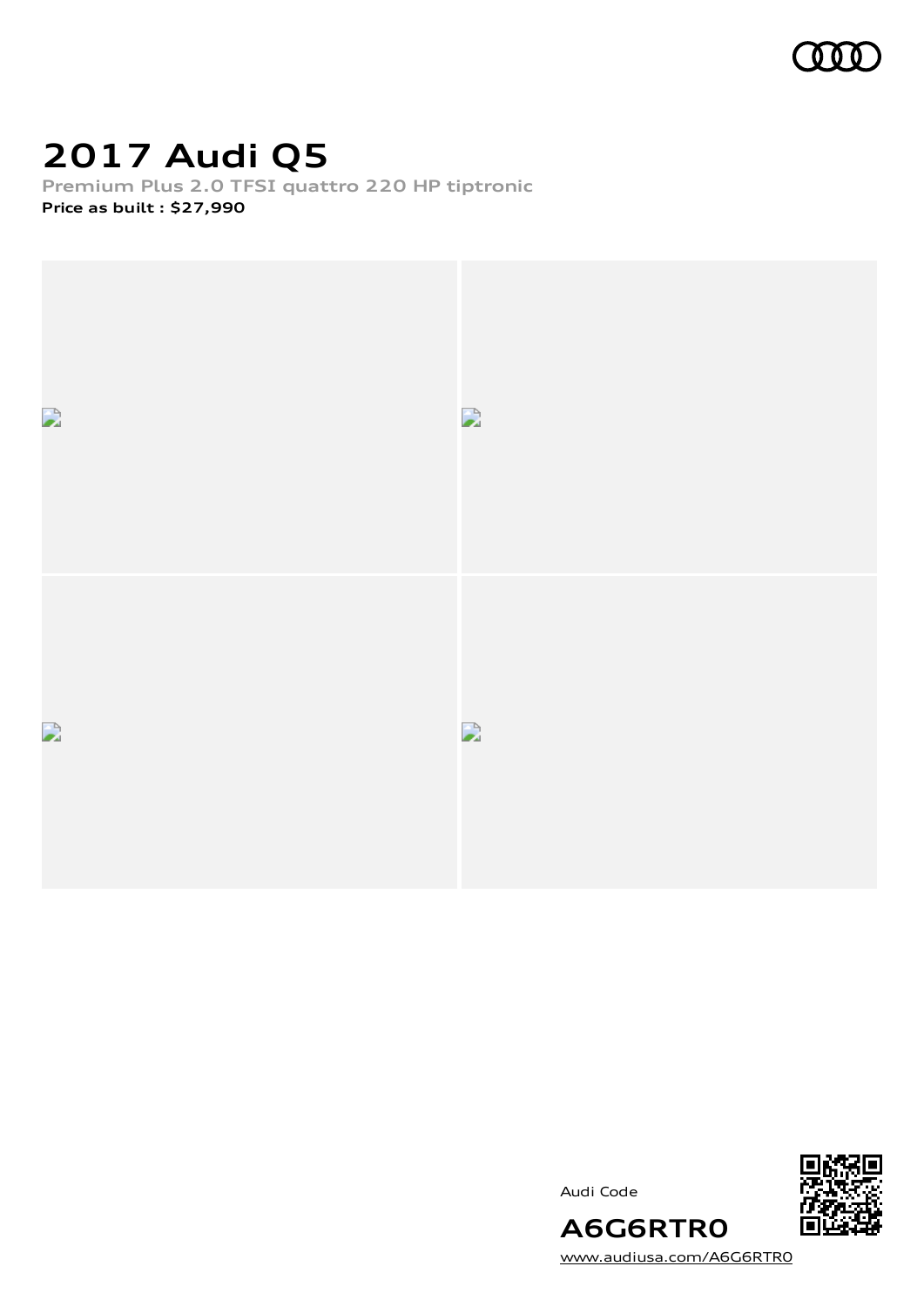### **Summary**

#### **Audi 2017 Audi Q5** Premium Plus 2.0 TFSI quattro 220 HP tiptronic

**Price as buil[t](#page-10-0)** \$27,990

#### **Exterior colour**

Lava Gray pearl

#### $\overline{\phantom{a}}$

#### **Further Information**

|                 | N٥           |
|-----------------|--------------|
| Mileage         | 55,051 miles |
| Type of vehicle | Used car     |

**Warranty**

#### **Interior colour**

| Seats     | titanium gray |
|-----------|---------------|
| Dashboard | steel gray    |
| Carpet    | steel gray    |
| Headliner | lunar silver  |

#### **Technical Specifications**

| Engine type                  | Four-cylinder                                 |
|------------------------------|-----------------------------------------------|
| stroke                       | Displacement/Bore and 1,984/82.5 x 92.8 cc/mm |
| Torque                       | 258 @ 1,500 lb-ft@rpm                         |
| Top track speed              | 130 mph mph                                   |
| Acceleration (0 - 60<br>mph) | 7.0 sec. seconds                              |
| Recommended fuel             | Premium                                       |

#### **Audi Code** A6G6RTR0

**Your configuration on www.audiusa.com** [www.audiusa.com/A6G6RTR0](https://www.audiusa.com/A6G6RTR0)

**Commission number** 63ae76270a0e09b12794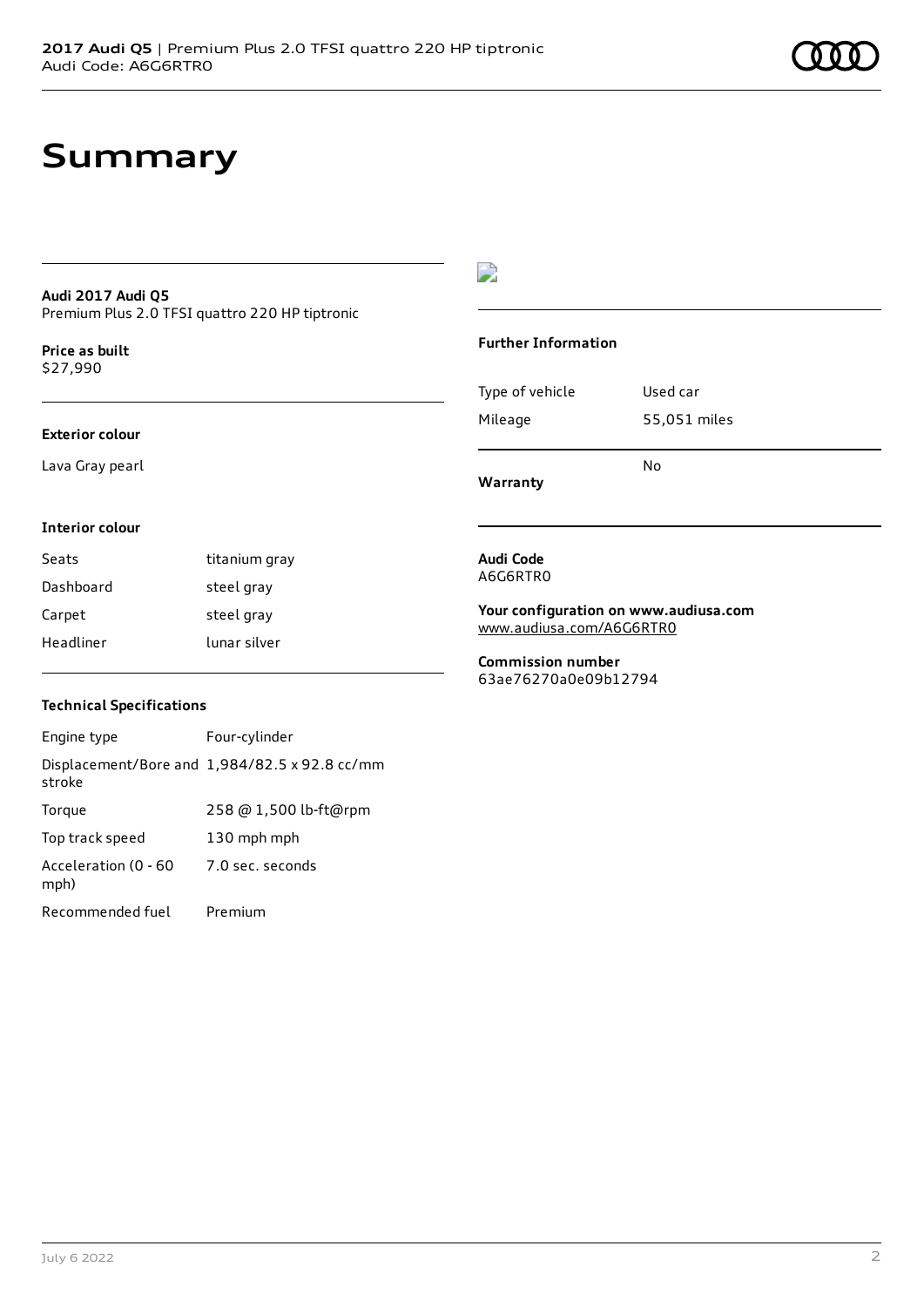# **Equipment**

Lava Gray pearl

Audi advanced key - keyless start, stop and entry

Power–folding, power–adjustable, auto–dimming, heated side mirrors with memory

19" 235/55 all-season tires

19" 5-arm Star design wheels

Technology package

Aluminum door sils

Auto-dimming interior mirror with compass

Heated front seats

DVD Player









**(1/2)**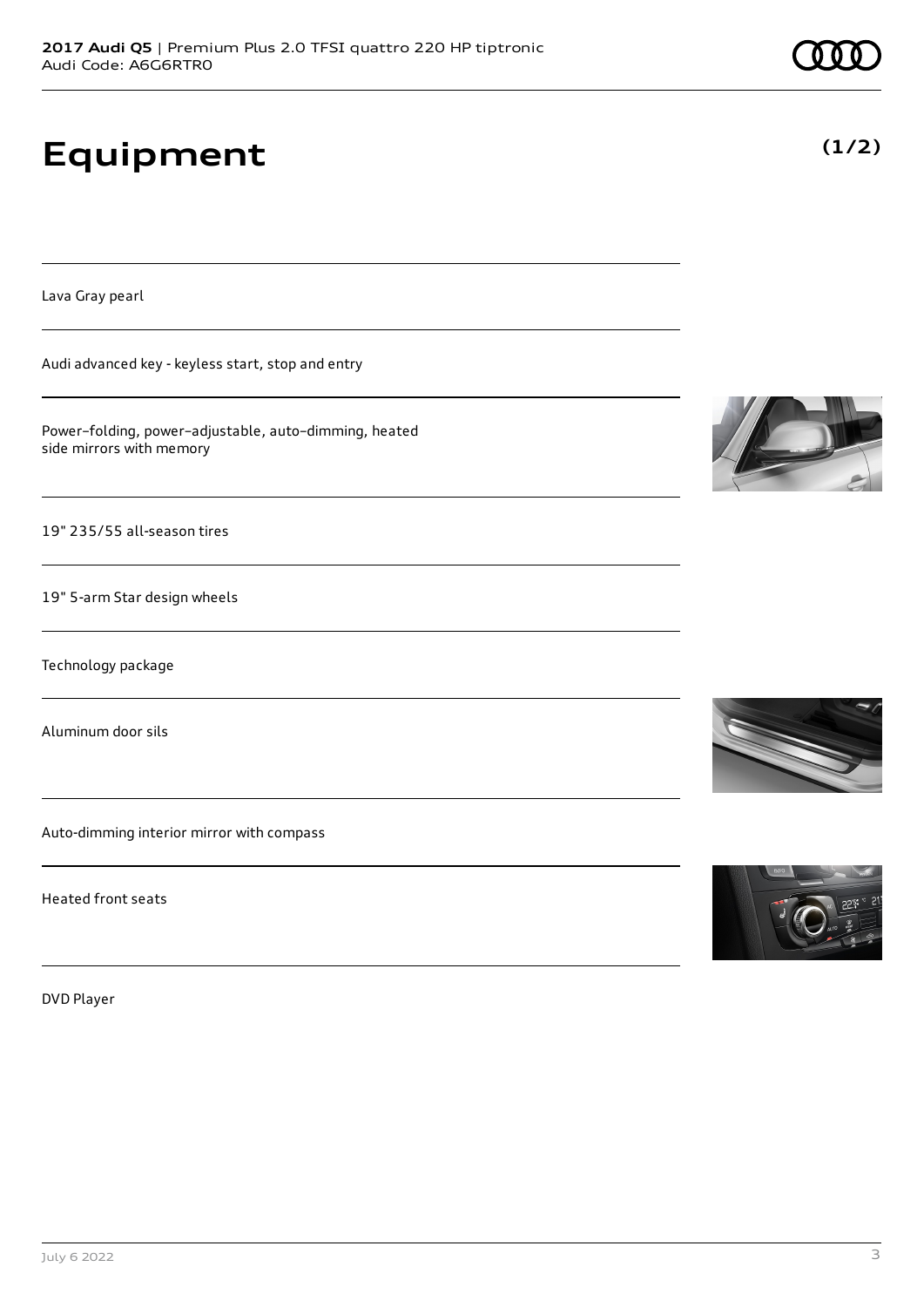# **Equipment**

Bang & Olufsen® sound system

Color driver information system

HD Radio™ Technology

Voice control

Audi side assist

BLUETOOTH® wireless technology preparation for mobile phone





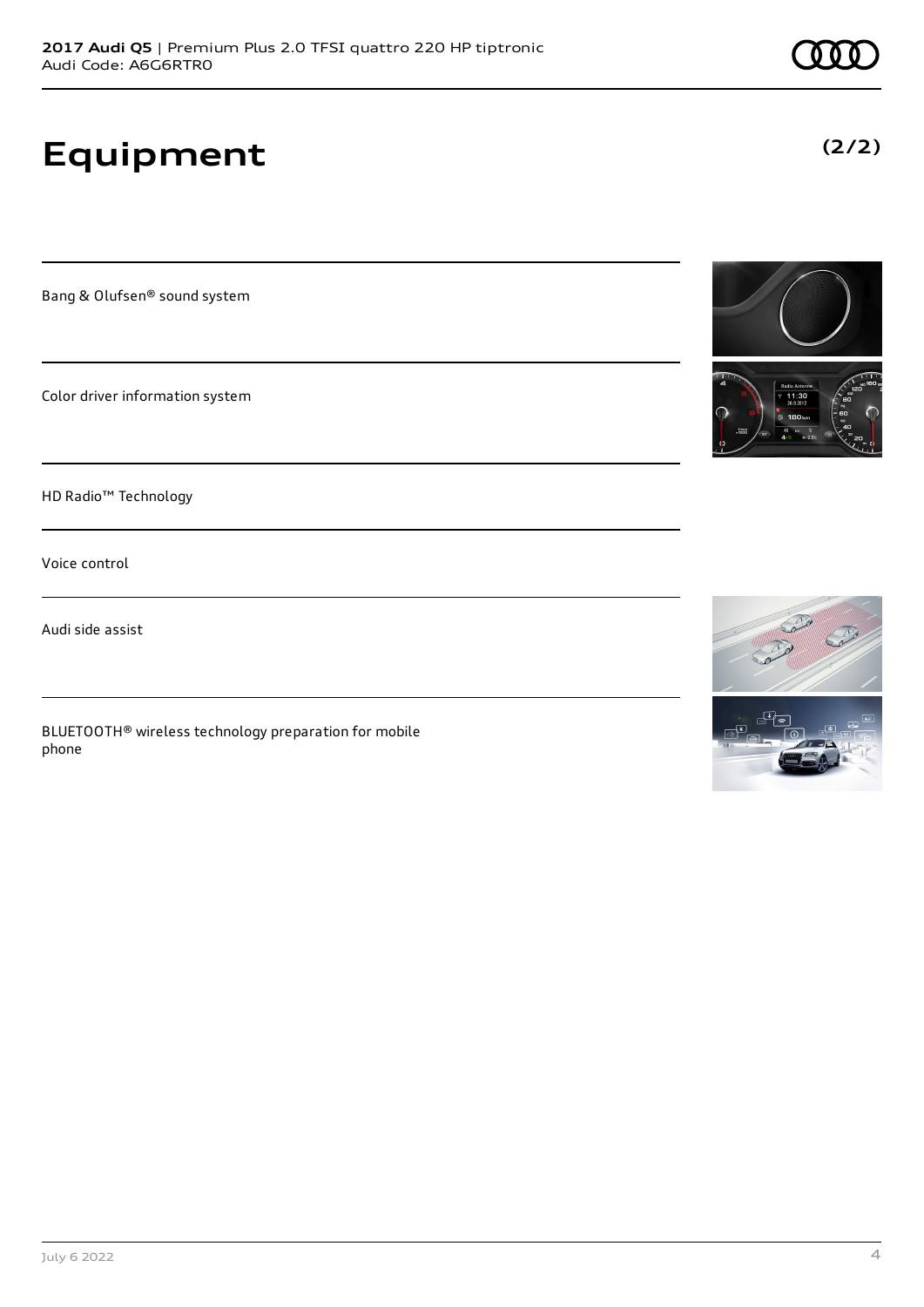# **Standard features**

#### **Safety and Security**

| 4UB | Driver and front-passenger advanced airbags                                       |
|-----|-----------------------------------------------------------------------------------|
| 1AT | Electronic stabilisation control (ESC)                                            |
| UH1 | Electromechanical parking brake                                                   |
| 8T1 | Cruise control with coast, resume and<br>accelerate features                      |
| VC2 | Garage door opener (HomeLink®)                                                    |
| QZ7 | Electromechanical power steering                                                  |
| 7K6 | Tire-pressure monitoring system                                                   |
| 4X3 | Head/thorax side airbags                                                          |
| 8N6 | Light / rain sensor                                                               |
| 3B7 | ISOFIX child seat mounting and Top Tether<br>anchorage point for outer rear seats |

#### **Exterior**

| 1D <sub>8</sub> | Provision for towing bracket |
|-----------------|------------------------------|
| 1S1             | Car jack                     |
| 1BA             | Dynamic suspension           |
| <b>3S1</b>      | Aluminum roof rails          |
| 511             | Rear roof spoiler            |
| 8EH             | Xenon plus headlights        |
| 8Q3             | Automatic headlight leveling |
| 8SL             | LED taillights               |
| 4KF             | Privacy glass                |
| 4ZB             | High-gloss package           |

#### **Interior**

| 3FU        | Panoramic sunroof                                                                    |
|------------|--------------------------------------------------------------------------------------|
| 6N)        | Light cloth headliner                                                                |
| 9AQ        | Three-zone automatic climate control                                                 |
| QQ1        | Illumination for interior door handles, air<br>vent controls, front footwells        |
| 2Z0        | Leather-covered multifunction steering<br>wheel, 4-spoke                             |
| 6E3        | Front center armrest                                                                 |
| 7F9        | Leather gearshift knob                                                               |
| 4E9        | Power trunk open/close and hands-free<br>release                                     |
| 5XF        | Dual front sun visors with lighted vanity<br>mirrors                                 |
| <b>5KA</b> | Sliding 40/20/40 split folding rear seat with<br>pass-through and adjustable recline |
| 7HA        | Cloth interior on doors                                                              |
| N1F        | Leather seating surfaces                                                             |
| 5 M G      | Dark Brown Walnut Wood inlays                                                        |
|            |                                                                                      |

#### **Infotainment and Driver Assistance**

UF7 Audi music interface

#### **Interior**

QE1 Storage nets in backs of front seats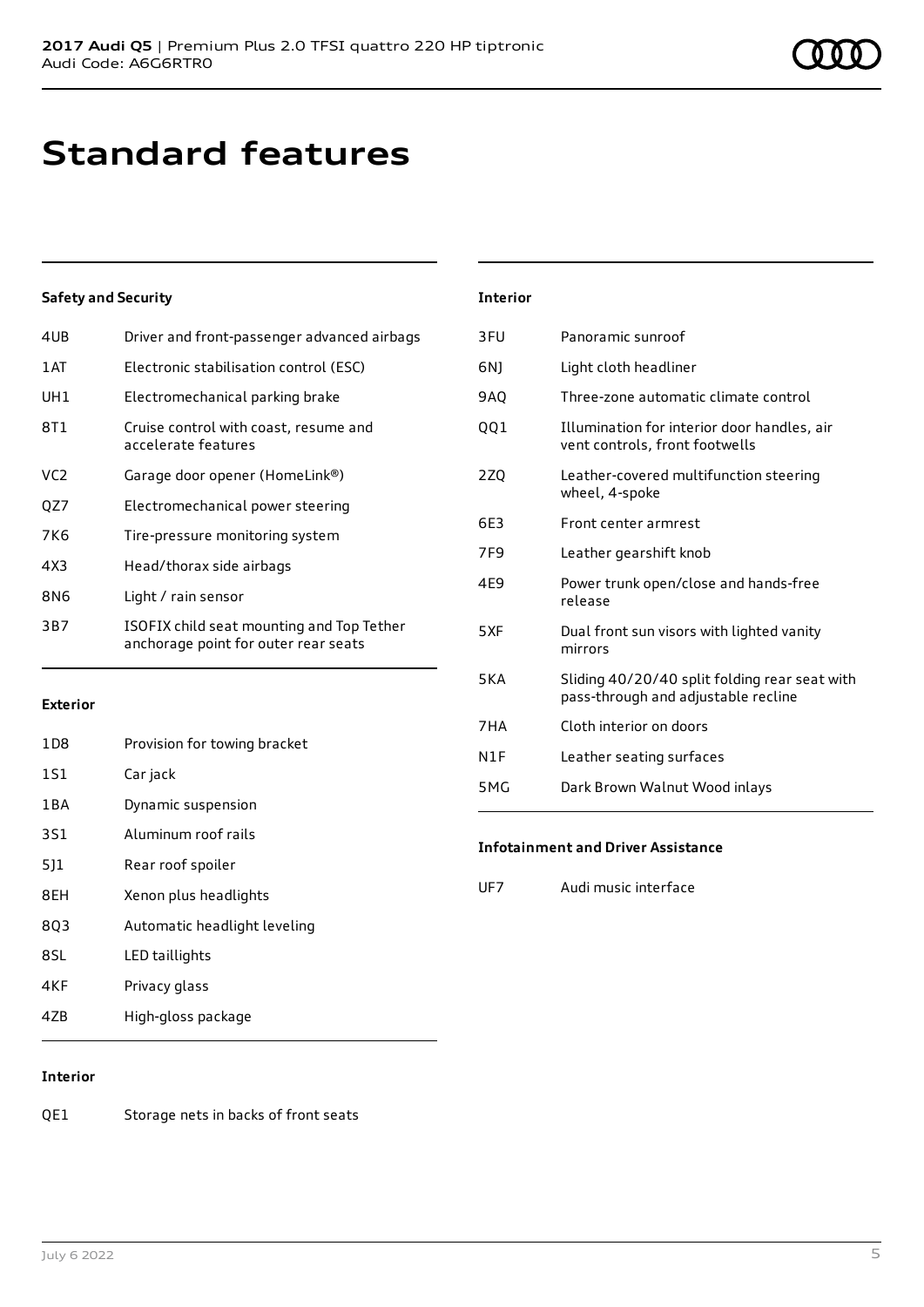# **Dealer remarks**

2017 Audi Q5 2.0T Premium Plus quattro! NAVIGATION! PANO ROOF! TECH PKG! Lava Gray Pearl Effect over Titanium Gray Leather Heated Seats, Back-Up Camera, Blind Spot Monitor, Bang & Olufsen Audio w/Bluetooth and More! 20/27 City/Highway MPG

Awards: \* 2017 IIHS Top Safety Pick+

#### Reviews:

\* Top-notch interior craftsmanship; unique sliding rear seat provides extra versatility; refined driving character makes it feel expensive from behind the wheel; understated styling that doesn't draw too much attention to itself; more standard features (including all-wheel drive) than its German-brand competitors. Source: Edmunds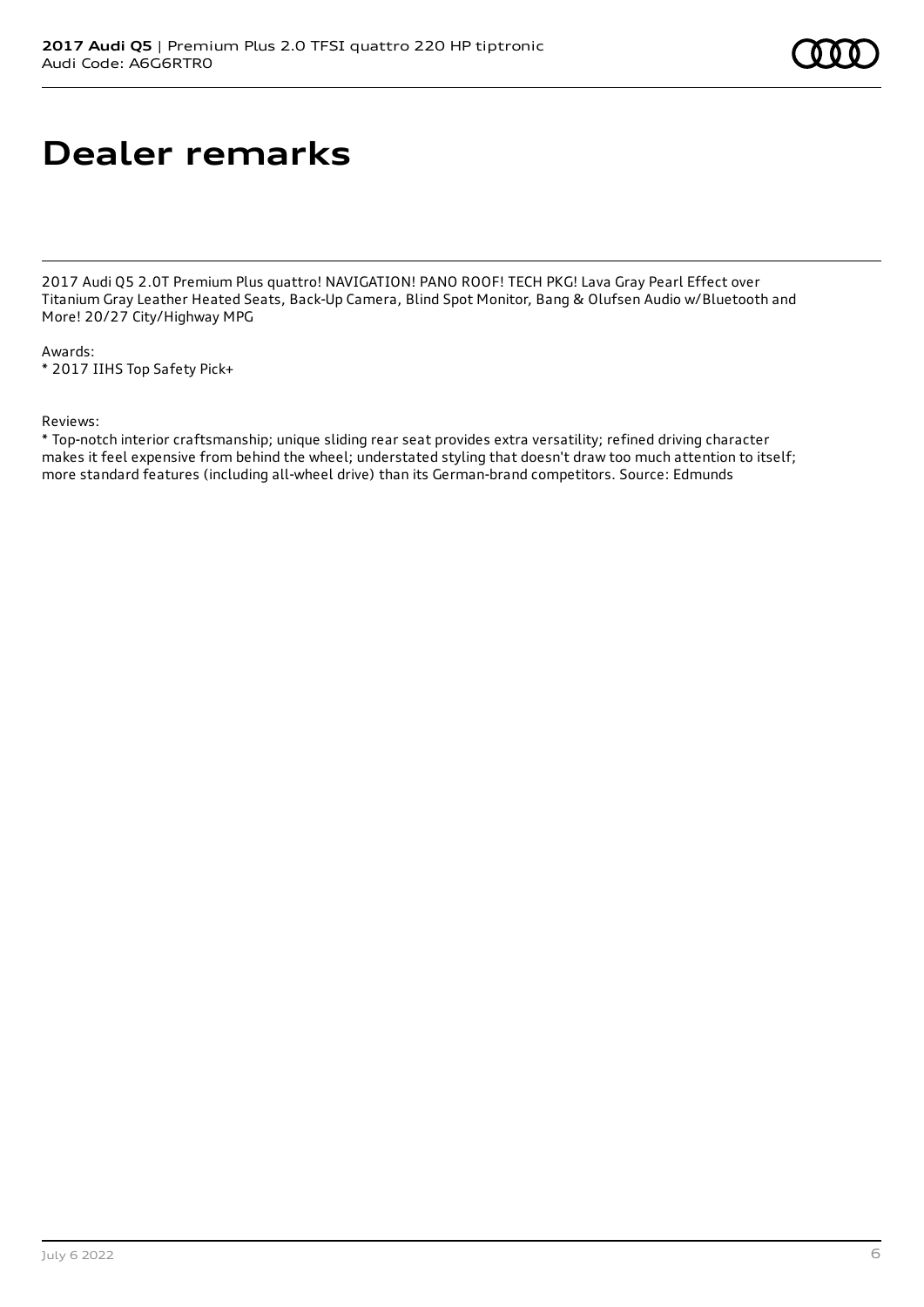# **Technical Specifications**

#### Displ strok

**Engineering | Performance**

Acceleration (0 - 60

mph)

Engine type Four-cylinder

Engine block Cast-iron

| Induction/fuel injection Turbocharged/TFSI® |                                               |
|---------------------------------------------|-----------------------------------------------|
| Cylinder head                               | Aluminum-alloy                                |
| Horsepower                                  | 220 @ 4,450 - 6,000 @ rpm                     |
| stroke                                      | Displacement/Bore and 1,984/82.5 x 92.8 cc/mm |
| Top track speed                             | 130 mph mph                                   |
| Torque                                      | 258 @ 1,500 lb-ft@rpm                         |
| Valvetrain                                  | 16-valve DOHC                                 |

7.0 sec. seconds

#### **Electrical system**

| Alternator | 14 Volts - 150 A |
|------------|------------------|
| Battery    | 12 Volts - 80Ah  |

### **Transmission | Drivetrain**

| Gear ratios: 8th         | 0.667:1                                                                                        |
|--------------------------|------------------------------------------------------------------------------------------------|
| Gear ratios: 6th         | 1.000:1                                                                                        |
| Gear ratios: 7th         | 0.839:1                                                                                        |
| Gear ratios: Reverse     | 3.317:1                                                                                        |
| Drivetrain type          | Automatic                                                                                      |
| Gear ratios: Final Drive | 3.760:1                                                                                        |
| Gear ratios: 4th         | 1.667:1                                                                                        |
| Transmission             | Eight-speed Tiptronic <sup>®</sup> automatic<br>transmission with quattro® all-<br>wheel-drive |
| Gear ratios: 5th         | 1.285:1                                                                                        |
| Gear ratios: 2nd         | 3.143:1                                                                                        |
| Gear ratios: 3rd         | 2.106:1                                                                                        |
| Gear ratios: 1st         | 4.714:1                                                                                        |

#### **Steering**

| Steering type                             | Electromechanical power steering<br>system |
|-------------------------------------------|--------------------------------------------|
| Turning diameter, curb-38.1 ft<br>to-curb |                                            |
| Steering ratio                            | 15.9:1                                     |

#### **Suspension**

| Front axle | Five-link suspension with stabilizer<br>bar |
|------------|---------------------------------------------|
| Rear axle  | Trapezoidal-link rear suspension            |

**(1/2)**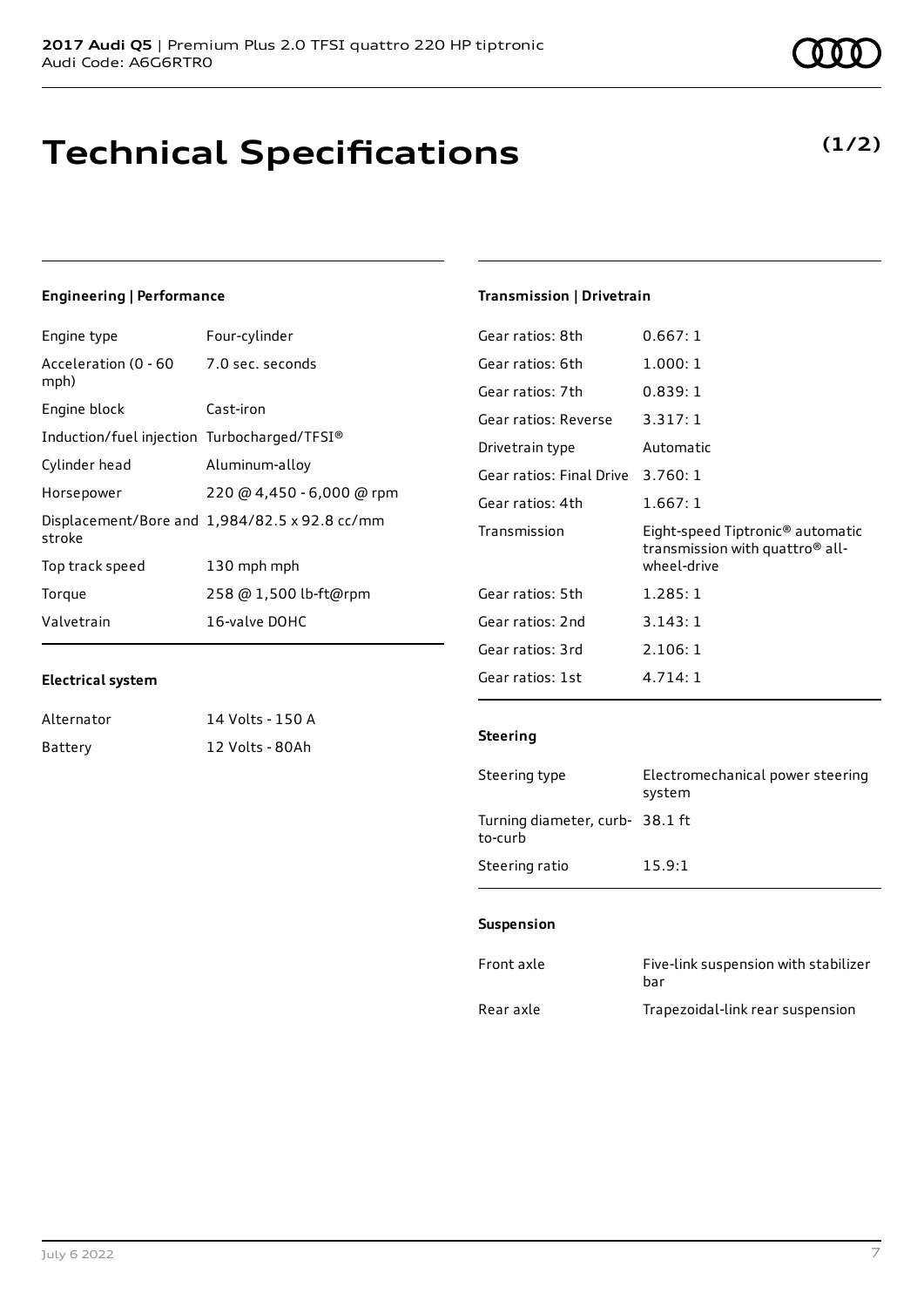# **Technical Specifications**

**Warranty | Maintenance**

**Brakes**

| Warranty    | 4-year/50,000 mile new vehicle<br>limited warranty                                        |
|-------------|-------------------------------------------------------------------------------------------|
| Maintenance | 12-month/10,000-mile (whichever<br>occurs first) NO CHARGE first<br>scheduled maintenance |

Front brakes 12.6 (ventilated disc) in Rear brakes 11.8 (ventilated disc) in

Parking brake **Electromechanical** 

#### **Interior measurements**

| Seating capacity                          | 5                       |
|-------------------------------------------|-------------------------|
| Shoulder room, rear                       | 56.4 in                 |
| Head room with front<br>sunroof           | 39.4 in                 |
| Leg room, rear                            | 37.4 in                 |
| Shoulder room, front                      | 57.7 in                 |
| Head room with rear<br>sunroof            | 39.0 in                 |
| Leg room, front                           | 41.0 in                 |
| Cargo volume, rear<br>seatbacks up/folded | 29.1, 57.3 cu ft, cu ft |

#### **Exterior Measurements**

| Height                           | 65.2 in  |
|----------------------------------|----------|
| Overall width without<br>mirrors | 74.7 in  |
| Length                           | 182.6 in |
| Wheelbase                        | 110.5 in |
| Drag coefficient                 | 0.33 Cw  |
| Overall width with<br>mirrors    | 82.2 in  |
| Track rear                       | 63.5 in  |
| Track front                      | 63.7 in  |
| Curb weight                      | 4,090 lb |
| Ground clearance,<br>loaded      | 7.9 in   |

#### **(2/2)**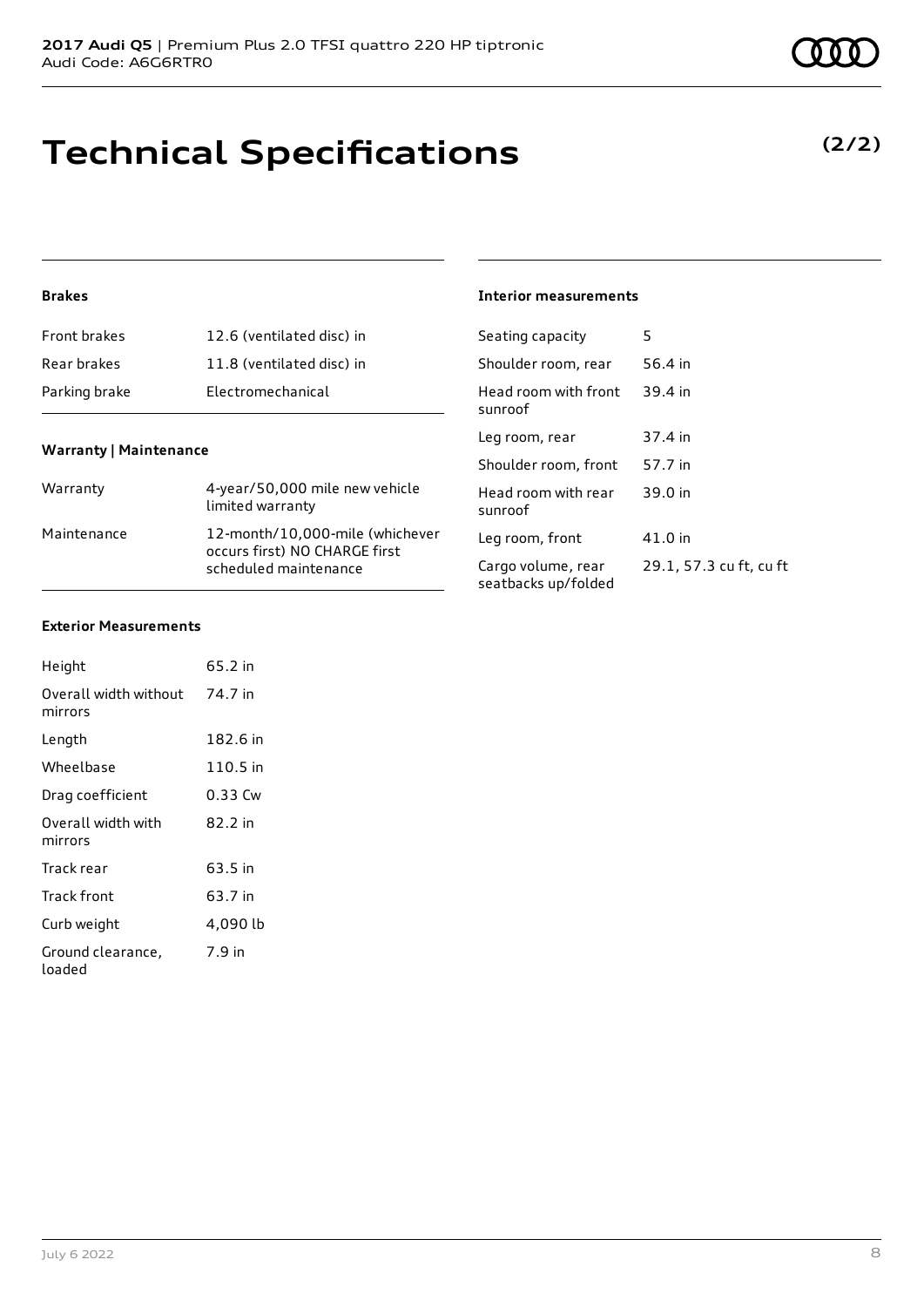

### **Consumption- and emission**

**Consumption by NEDC**

combined 22 mpg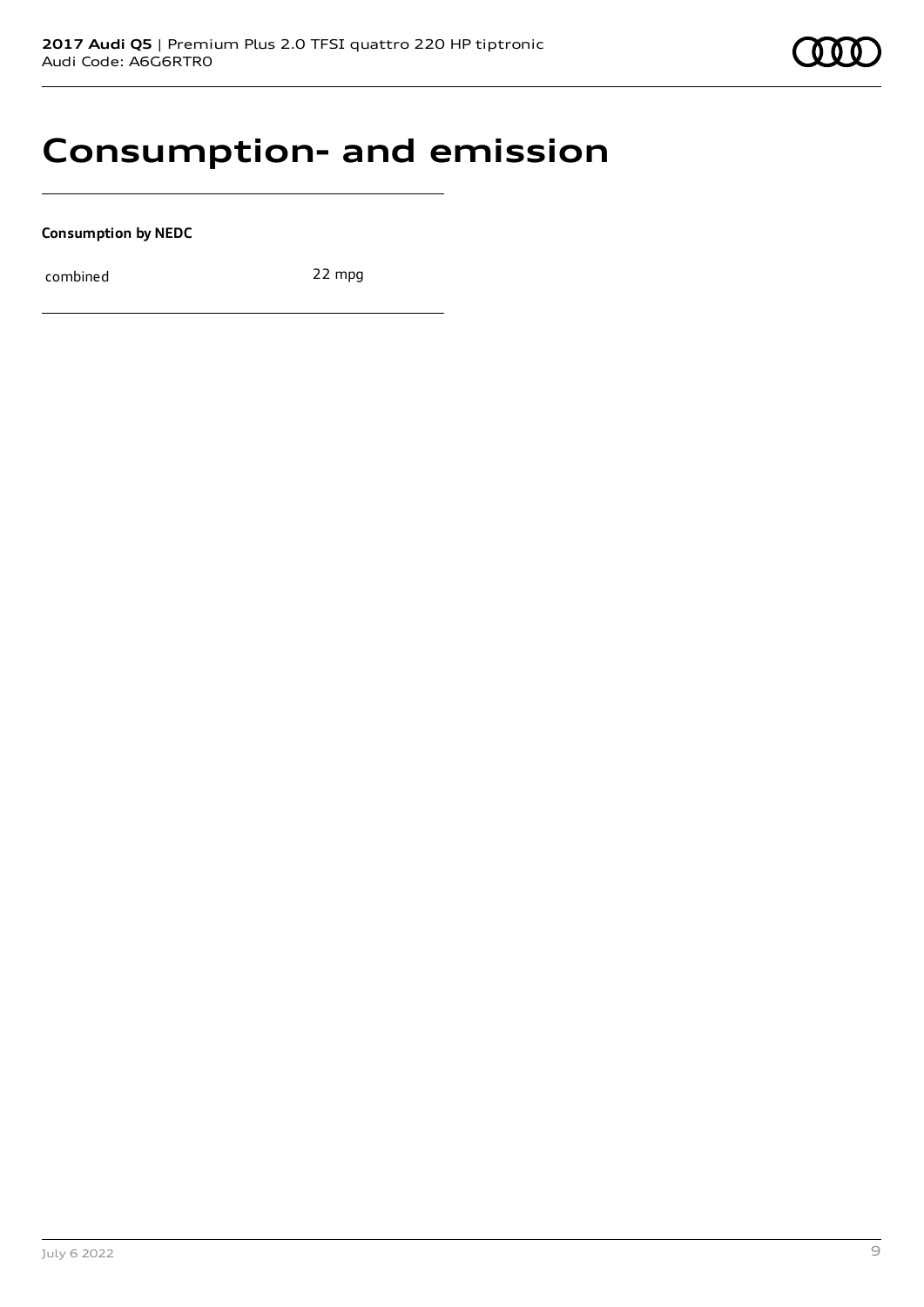# **Contact**

Dealer **Audi Dayton**

648 North Springboro Pike 45449 Dayton OH

Phone: +19372916000 FAX: 9372916005

www: [https://www.whiteallenaudiofdayton.com](https://www.whiteallenaudiofdayton.com/)